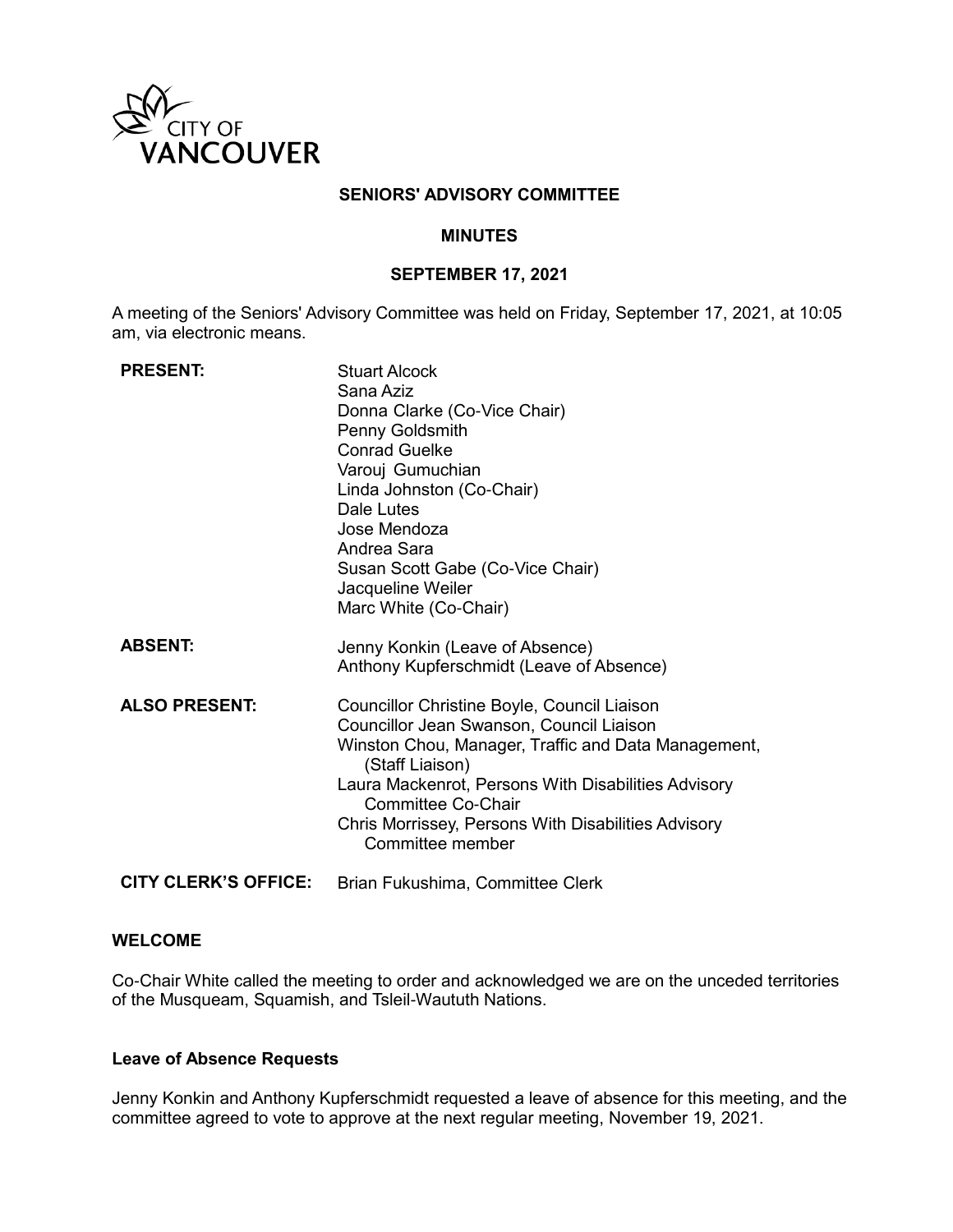# **Approval of Minutes**

MOVED by Donna Clarke SECONDED by Varouj Gumuchian

> THAT the Seniors' Advisory Committee approve the Minutes from the meetings of March 19, 2021 and July 16, 2021 as circulated.

CARRIED UNANIMOUSLY

\* \* \* \* \*

### **1. City Councillor Reports**

Councillor Swanson expressed support for the SAFER motion as well as electronic meetings.

Councillor Boyle echoed support for electronic meetings and reported on the accessibility concerns named in the temporary patios report. Councillor Boyle also expressed support in advocating for a dedicated seniors' planner but stated it might be challenging to find the funding.

# **2. Update on Orientation Guide**

Susan Scott Gabe circulated the draft orientation document for review.

# **3. Housekeeping Motions – Internal SAC Operations**

MOVED by Stuart Alcock SECONDED by Jacqueline Weiler

> WHEREAS Linda Johnston and Marc White were appointed as Acting Co-Chairs at the July 16, 2021 City Clerked Meeting, and that they have agreed to officially be Co-Chairs,

> THEREFORE BE IT RESOLVED THAT Linda Johnston and Marc White be appointed as Co-Chairs, Seniors' Advisory Committee.

CARRIED UNANIMOUSLY

MOVED by Linda Johnston SECONDED by Stuart Alcock

> WHEREAS In the prior Senior Advisory Committee there was an informal planning process to support Agenda planning typically involving the Chair, Co-Chair and Housing Chair.

> Under the new committee officer structure there are two Co-chairs and two Vice Chairs and a Secretary. The purpose of this motion is to establish a more formal Executive Committee to facilitate meeting planning processes and agenda setting in consultation with subcommittee chairs and work groups.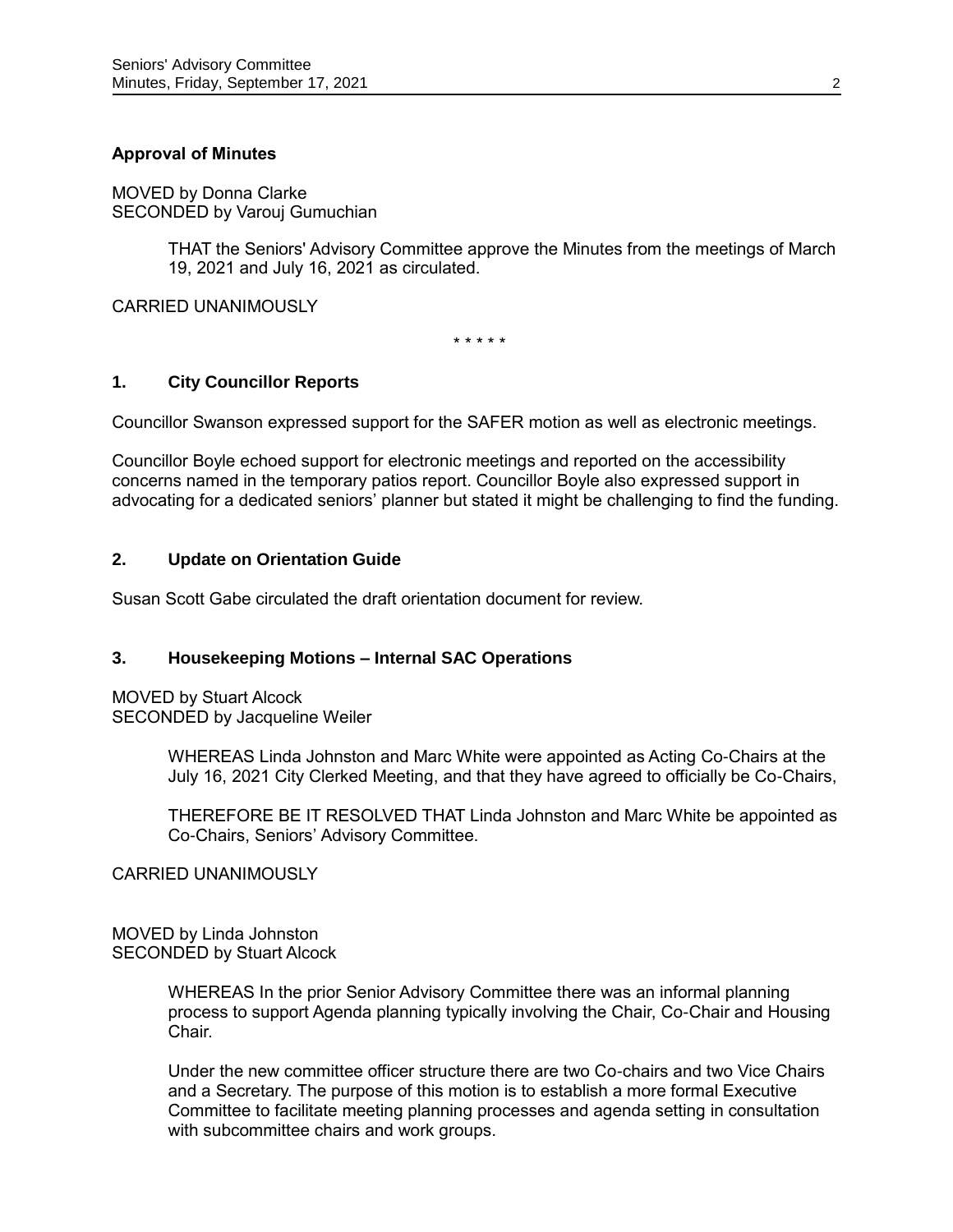THEREFORE BE IT RESOLVED THAT an Executive Committee consisting of the appointed officers of the Seniors' Advisory Committee be established for the purpose of meeting planning purposes and agenda setting.

#### CARRIED UNANIMOUSLY

#### MOVED by Linda Johnston SECONDED by Donna Clarke

WHEREAS The Seniors' Advisory Committee in recent years had three core subcommittees consisting of: Transportation, Community Engagement, and Housing. Following a review of past Council business and SAC activities and input received by SAC Members participating in the SAC working session held on August 20th, 2021, we are recommending the following subcommittee structure.

THEREFORE BE IT RESOLVED THAT four standing subcommittees for the Seniors' Advisory Committees be created:

- i. Infrastructure: Strategic Planning, Operations, Community Engagement, Government Relations, Partnerships and Communication, Education
- ii. Community Services and Programming: Aging in Community, Campus of Care and Assisted Living, Food Security, Social Isolation and Loneliness, Community Dementia Strategy, Climate Change and Emergency Preparedness
- iii. Housing: Affordable Housing and Community Planning, Homelessness and **Shelters**
- iv. Transportation and Accessibility: Accessibility Built Environment, Multi-Modal Transportation; and

FURTHER THAT each subcommittee be directed to draft mandate and scope for review at the October working session

#### CARRIED UNANIMOUSLY

#### MOVED by Susan Scott Gabe SECONDED by Varouj Gumuchian

WHEREAS The City of Vancouver has endorsed and subscribed to several World Health Organization Initiatives which resulted in major planning initiatives *Age Friendly Action Plan: 2013 – 2015*<sup>1</sup> , and *Vancouver Healthy City Strategy, Phase1 2014-2025*<sup>2</sup> . To further the Healthy City planning process the City of Vancouver established an interdepartmental staff team, and a 30-member Leadership Table comprised of a broad range of community leaders which resulted in the creation of *The Healthy City – Four Year Action Plan 2015 – 2018, Phase 2*<sup>3</sup> which established tangible steps to create a comprehensive, integrated and measurable path forward for the City. Under this initiative there were three major themes:

• Healthy People: Taking care of the basics,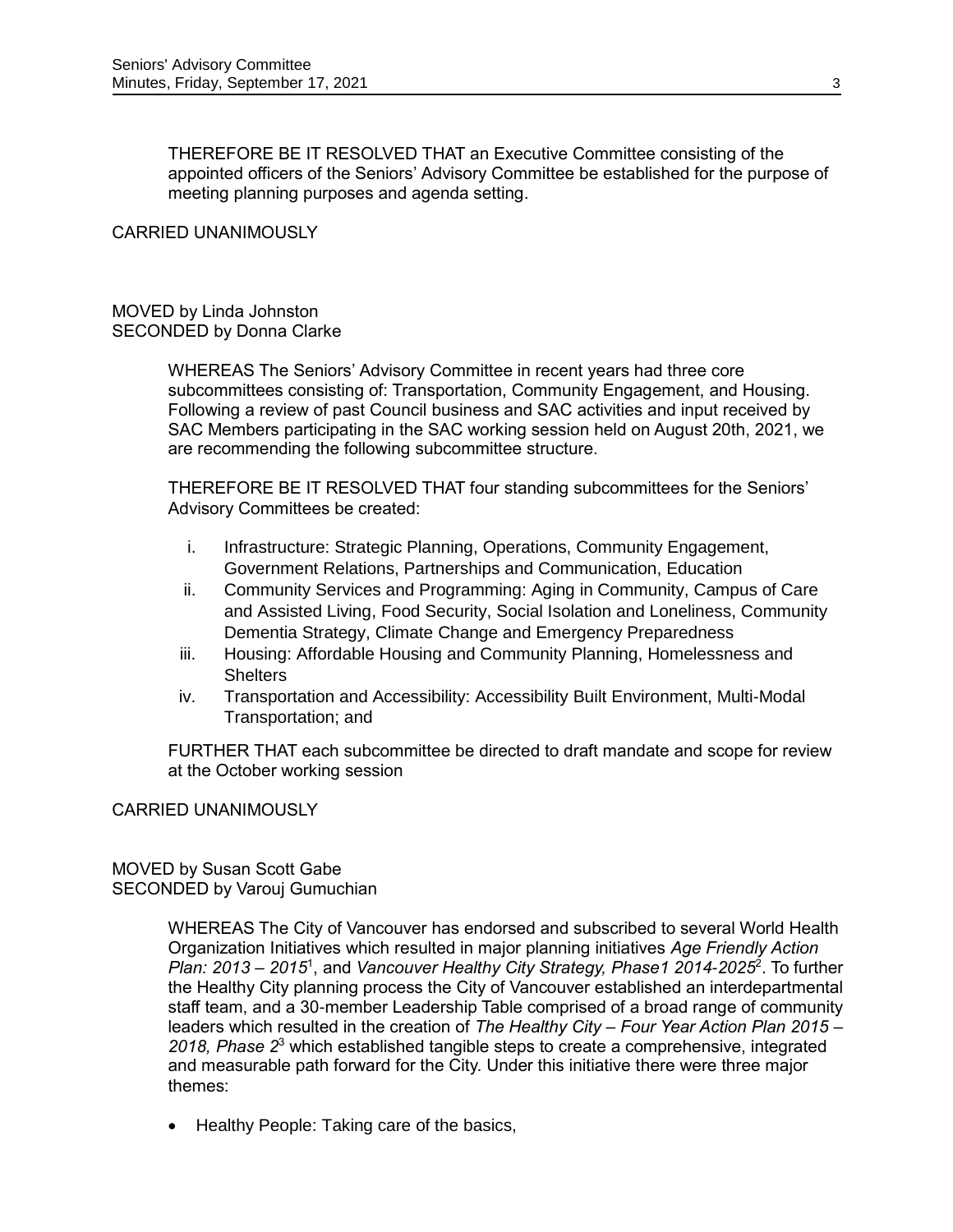- Healthy Environments: Ensuring livability now and into the future, and
- Healthy Communities: cultivating connections and proposed actions.

To help monitor progress the City of Vancouver created a *Healthy Strategy Dashboard*<sup>4</sup> to provide updates on the progress on 13 long-term goals for the well-being of the City and its people with a target date of 2025.

From a municipal perspective each of these WHO reports that underpin the Age-Friendly Initiative and the Healthy Cities Initiative are based on the recognition that local governments play an important role in addressing social determinants of health. The WHO in 2012 released a report: *Addressing the social determinants of health: the urban*  dimension and the role of local government<sup>5</sup> that provided a review of the evidence-based underpinning an action framework underpinning Healthy Cities Initiative, Healthy cities tackle the social determinants of inequities in health: a framework for action. Recognizing the importance of multi-agencies and partnerships needed to create Healthy Cities, the City of Vancouver established a *Healthy City Partnership MOU between the City of Vancouver and Vancouver Coastal Health*<sup>6</sup> between March 2013 with an end date of December 2018.

Subsequent to this early work and following a review of what other cities are doing to promote Healthy Cities, in 2020, the WHO and in recognition of changes to demographics around the world the WHO in collaboration with the United Nations have officially launched the *United Nations Decade of Healthy Ageing (2021-2030)*<sup>7</sup> . The launch of the UN Decade of Healthy Ageing coincides with the release of the *WHO Global Report on Ageism*<sup>8</sup> .

The Decade of Healthy Ageing is a global collaboration, aligned with the last ten years of the sustainable development goals, that brings together governments, civil society, international agencies, professionals, academia, the media, and the private sector to improve the lives of older people, their families, and the communities in which they live. A decade of concerted global action on healthy ageing is urgently needed to ensure that older people can fulfil their potential in dignity and equality and in a healthy environment.

These foundational documents that underpin the above noted City of Vancouver initiatives provide a theoretical framework and evidence-base to guide the creation of the SAC workplan, and may inform future SAC.

Supporting Documentation

- 1. [Age Friendly Action Plan: 2013 –](https://vancouver.ca/files/cov/age-friendly-action-plan.pdf) 2015
- 2. [Vancouver Healthy City Strategy, Phase1 2014-2025](https://council.vancouver.ca/20141029/documents/ptec1_appendix_a_final.pdf)
- 3. The Healthy City [Four Year Action Plan 2015 –](https://vancouver.ca/files/cov/Healthy-City-Strategy-Phase-2-Action-Plan-2015-2018.pdf) 2018, Phase 2
- 4. [Healthy Strategy Dashboard](https://opendata.vancouver.ca/pages/healthy-city-dashboard/)
- 5. [Addressing the social determinants of health: the urban dimension and the role of](https://www.euro.who.int/__data/assets/pdf_file/0005/166136/UrbanDimensions.pdf)  [local government](https://www.euro.who.int/__data/assets/pdf_file/0005/166136/UrbanDimensions.pdf)
- 6. [Healthy City Partnership MOU between the City of Vancouver and Vancouver Coastal](https://vancouver.ca/files/cov/MOU-Healthy-City-Strategy-March-2013.pdf)  **[Health](https://vancouver.ca/files/cov/MOU-Healthy-City-Strategy-March-2013.pdf)**
- 7. [United Nations Decade of Healthy Ageing \(2021-2030\)](https://cdn.who.int/media/docs/default-source/decade-of-healthy-ageing/final-decade-proposal/decade-proposal-final-apr2020-en.pdf?sfvrsn=b4b75ebc_25&download=true)
- 8. [WHO Global Report on Ageism](https://www.who.int/teams/social-determinants-of-health/demographic-change-and-healthy-ageing/combatting-ageism/global-report-on-ageism)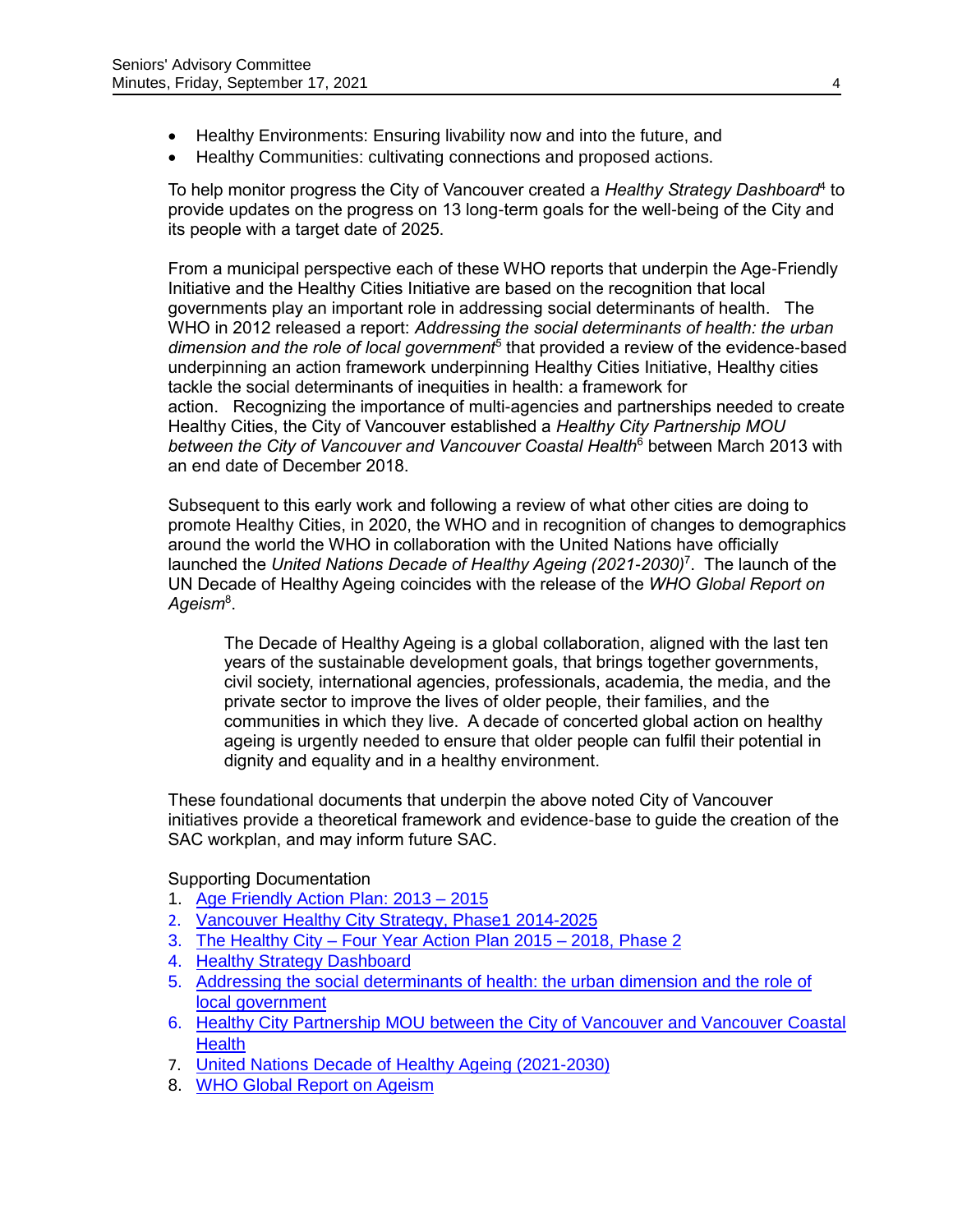THEREFORE BE IT RESOLVED THAT the use of a framework be approved for underpinning the Seniors' Advisory Committee activities this term, using the following 3 lenses:

- i. Healthy Cities, Age-Friendly Cities, Anti-Ageism and UN Decade of Healthy Ageing 2021 – 2030
- ii. Social Connection, Social Capital and Social Equity including Reconciliation
- iii. Partnerships, Multi-agencies, and Cross-Advisory Committees

# CARRIED UNANIMOUSLY

MOVED by Varouj Gumuchian SECONDED by Sana Aziz

> THAT the following education programs be approved in principle, recognizing that in the future each subcommittee may recommend webinar topics congruent with their priorities for SAC approval:

- i. Research Update on Identification and Support for Vulnerable Seniors
- ii. Planning our future together series City of Richmond
- iii. Creating Innovative Neighbourhood-based Campus of Care In Collaboration with United Way and False Creek South Neighbourhood Association
- iv. Potential Actions to Improve Housing Affordability for Seniors and their Families
- v. Dr. Eman Hassan, ED BC Centre for Hospice Palliative Care- Compassionate **Communities**
- vi. Dr. Barb Pesut- Co-Founder Nav CARE- Aging in Place

# CARRIED UNANIMOUSLY

# **4. Motions To Council**

MOVED by Linda Johnston SECONDED by Jacqueline Weiler

WHEREAS,

- At a population level at a provincial level, BC Stats P.E.O.P.L.E. in their 2020 report estimated a 63% increase in the population of seniors by 2041 compared with 14.5% projected increase of youth population and just under 20% increase in of the working population in BC.
- At the time of the 2016 Census there were more than 95,570 seniors 65 and older living in Vancouver and who accounted for more than 15.1% of Vancouver's total population. Based on this data 20.4% (1 out of 5) of all households in the City of Vancouver are senior-led. It is expected that over the next decade it is expected that senior-led households will represent 23-25% (≈1 out of 4) of all the households in the City of Vancouver.
- There were also 52,700 seniors 65 and older (55%) who reported that they have specific health and activity limitations including 20,660 seniors who reported permanent challenges and 24,045 senior who sometimes experience challenges.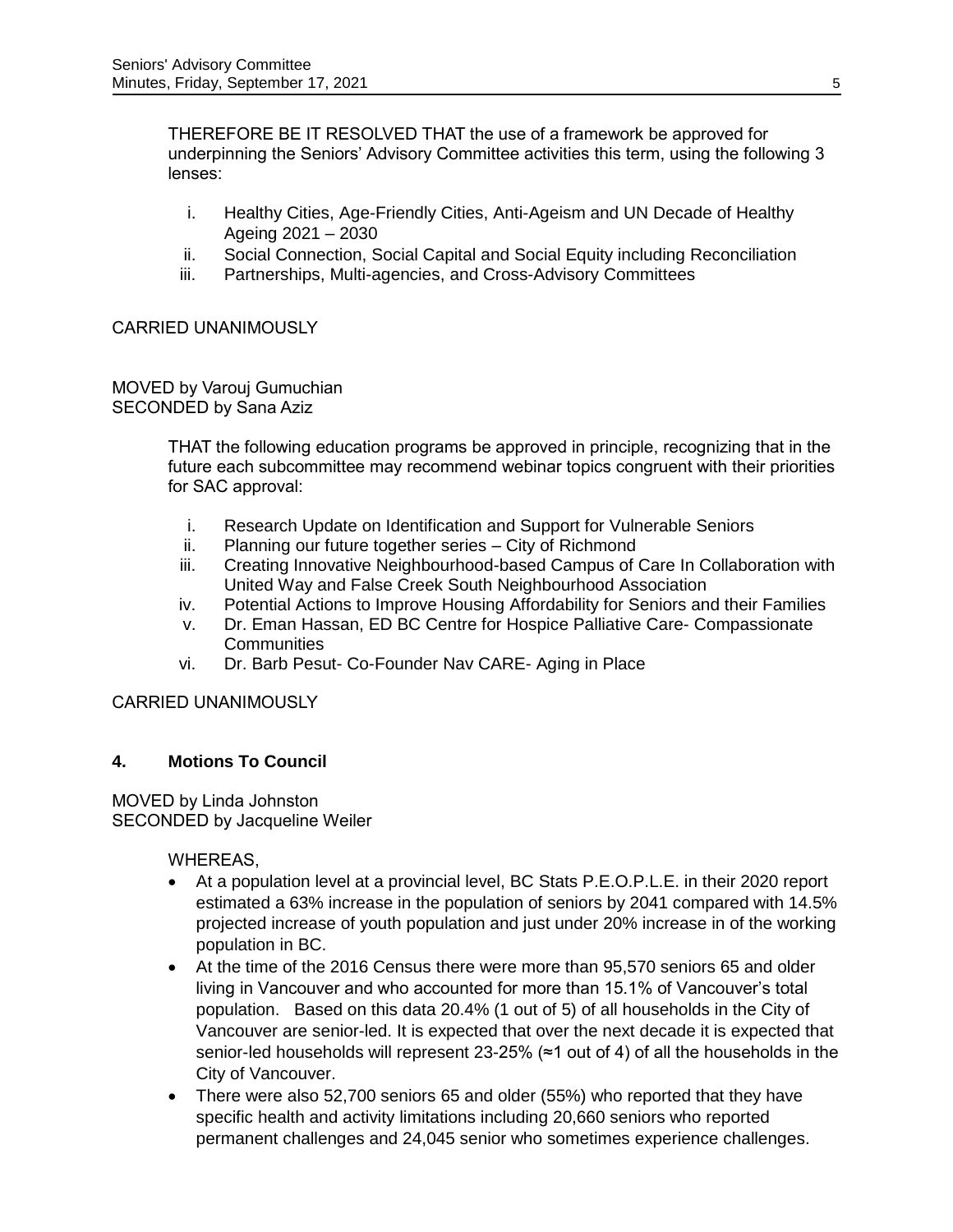- The available data also shows that a larger proportion of seniors are living on their own including 14,335 (36.8%) seniors who own and 11,170 (58%) of seniors who rent.
- Many of the seniors who are living on their own can be more economically vulnerable (especially renter households) as well as at increased risk of social isolation and loneliness.
- The City of Vancouver homeless count data also shows an actual increase in the number of seniors who are homeless or 'at risk' of homelessness through economic eviction with the 2016 Census showing us that approximately 16.6% of all senior-led renter households were spending 50% or more of their income on their housing costs and were at increased risk of economic eviction. This represents a total of 3,185 households including 2,680 who were living on their own.
- The COVID-19 pandemic and recent climate emergency has highlighted the seriousness and urgency to address existing gaps in policies, systems, housing, community services and programs that have had devastating impacts on many people living in the city, but In particular, their impact on older people.
- The advantage of having dedicated planning capacity is evidenced in the cities of Richmond, Surrey, Calgary, Toronto, Ottawa, and Montreal and have resulted in comprehensive planning and formal partnerships and MOU's across different levels of government, multi-agencies, and community organizations specifically focused on supporting Healthy Ageing.
- Given the World Health Organization has declared 2021-2030 as the Decade of Healthy Ageing, and has incorporated additional metrics under the Healthy Cities strategy. We believe the time is right to take appropriate action in the 2022 budget.

THERFORE BE IT RESOLVED THAT the Seniors' Advisory Committee requests that the City of Vancouver create a dedicated full-time planning position to focus on seniors and older adults across city departments, and liaise with external agencies; and

FURTHER THAT the dedicated seniors' and older adult planner and the designated representatives from the other advisory committees and program areas meet at least quarterly with the Seniors' Advisory Committee

# CARRIED UNANIMOUSLY

MOVED by Stuart Alcock SECONDED by Donna Clarke

# WHEREAS,

- 1. BC has the highest rate of poverty among seniors across Canada. Between 2000 and 2015, the number of seniors living below the poverty line in the province doubled, to 70,990<sup>1</sup>
- 2. The Shelter Aid for Elderly Renters (SAFER) program, managed by BC Housing, provides a subsidy to seniors to "make rents affordable for BC seniors with low to moderate incomes." Seniors aged 60 and up who pay more than 30% of their before tax monthly household income towards rent and do not earn more than the maximum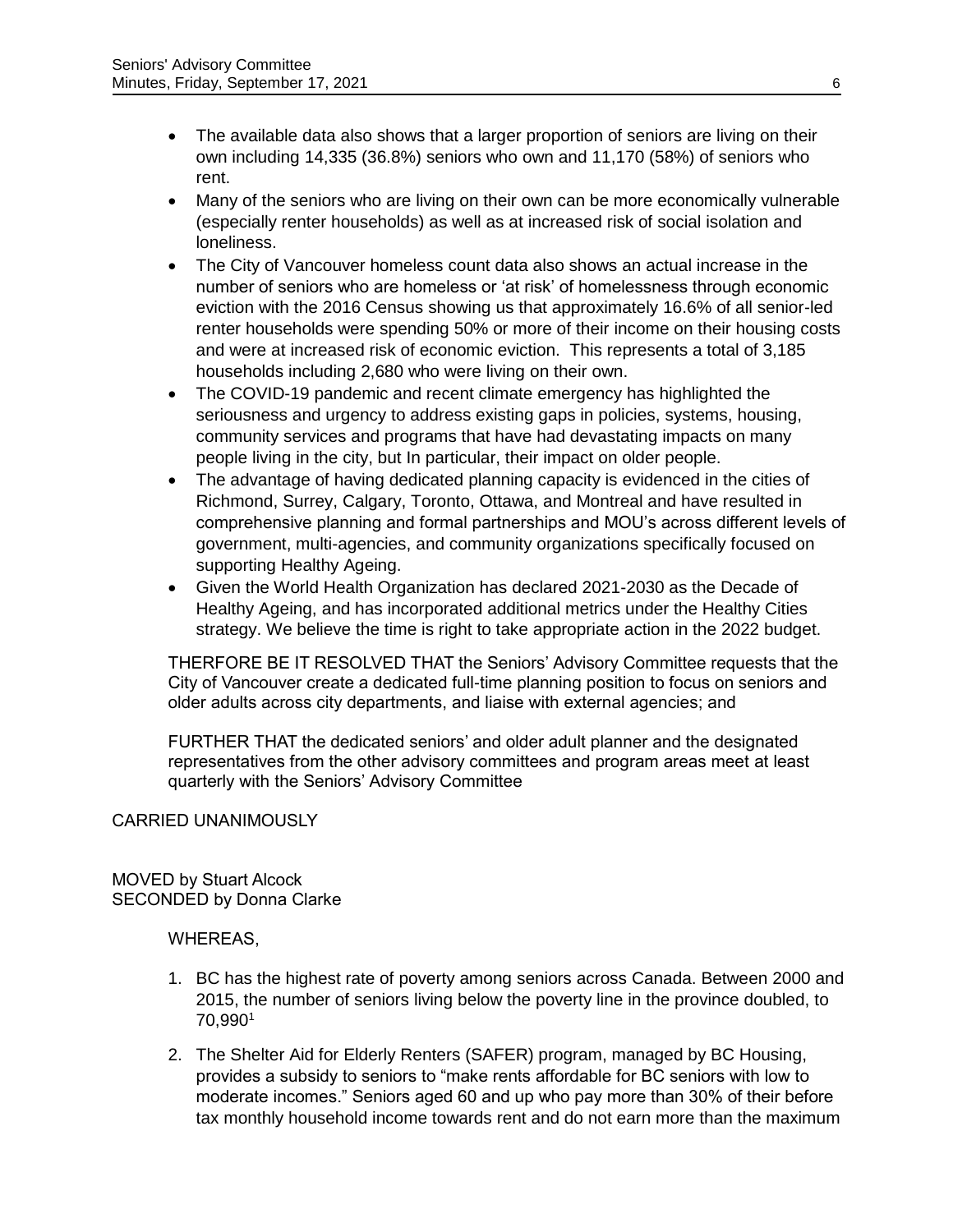monthly income are eligible for the benefit. The SAFER program provided rental assistance to 25,000 seniors in 2019-2020<sup>2</sup>.

- 3. The SAFER program is currently under review.
- 4. 94% of SAFER recipients are single and have an average annual income of less than \$20,000<sup>3</sup>
- 5. The average subsidy received by SAFER applicants decreased by 4% from 2019- 2020, to \$207<sup>3</sup>
- 6. The maximum benefit a senior can be eligible for is determined by region and by the cost of an applicant's rent (not including the costs of tenant's insurance, utilities, or other associated fees). The "rent ceilings" are said to reflect the different costs for rent in different areas of BC. The maximum rent ceiling for the Vancouver region is \$803 for seniors living alone and \$866 for couples $4$
- 7. Rent ceilings have not kept pace with rising rents. They were last raised in 2018. From 2018-2020, the average rent for a 1-bedroom apartment in Vancouver increased by 7.4%<sup>4</sup>
- 8. Residents of non-profit housing co-operatives are not eligible for SAFER. Many coops report that they have exhausted the subsidy funds provided by the Federal Government for those who pay more than 30% of their before tax monthly household income. Low-income seniors, unable to pay "low-end of market" rents are essentially rendered ineligible for this type of housing $4$
- 9. In the 2020 Rental Market Survey, CMHC found that the average rent for a 1 bedroom apartment in Vancouver was \$1,515. Average rent for studio apartments in 2020 was  $$1309<sup>5</sup>$  CMHC has also reported that rents increase an average of 20% on tenant turnover so units for rent are about 20% more than units that are rented. A senior looking for a new place would face this kind of increase.
- 10. The maximum amount a single senior can earn to be eligible for the benefit is \$2,550 in before-tax monthly income in Vancouver. Maximum for couples is \$2,750<sup>4</sup>); A SAFER recipient earning the maximum monthly income and receiving the maximum benefit (for a total of \$3353 before tax), and paying the average rent for a 1-bedroom in Vancouver, would still be paying over 45% of their income in rent;
- 11. A household is considered to be in core housing need when housing is not: adequate (does not need major repairs), suitable (has enough bedrooms for the household), or affordable (costs less than 30% of before-tax income). Data from the 2016 census shows that Metro Vancouver has the second-highest rate of seniors living in core housing need, or below-standard housing, of metropolitan areas across Canada: 19.7%. Affordability is the number one issue for these households $6$ .
- 12. Seniors who are women and living alone are particularly vulnerable to housing insecurity<sup>6</sup>
- 13. Subsidized housing for seniors is not being constructed fast enough to meet demand, and many seniors must rely on the private rental market. In 2019-2020, there was an 11% increase in the number of applicants to BC Housing for a subsidized place to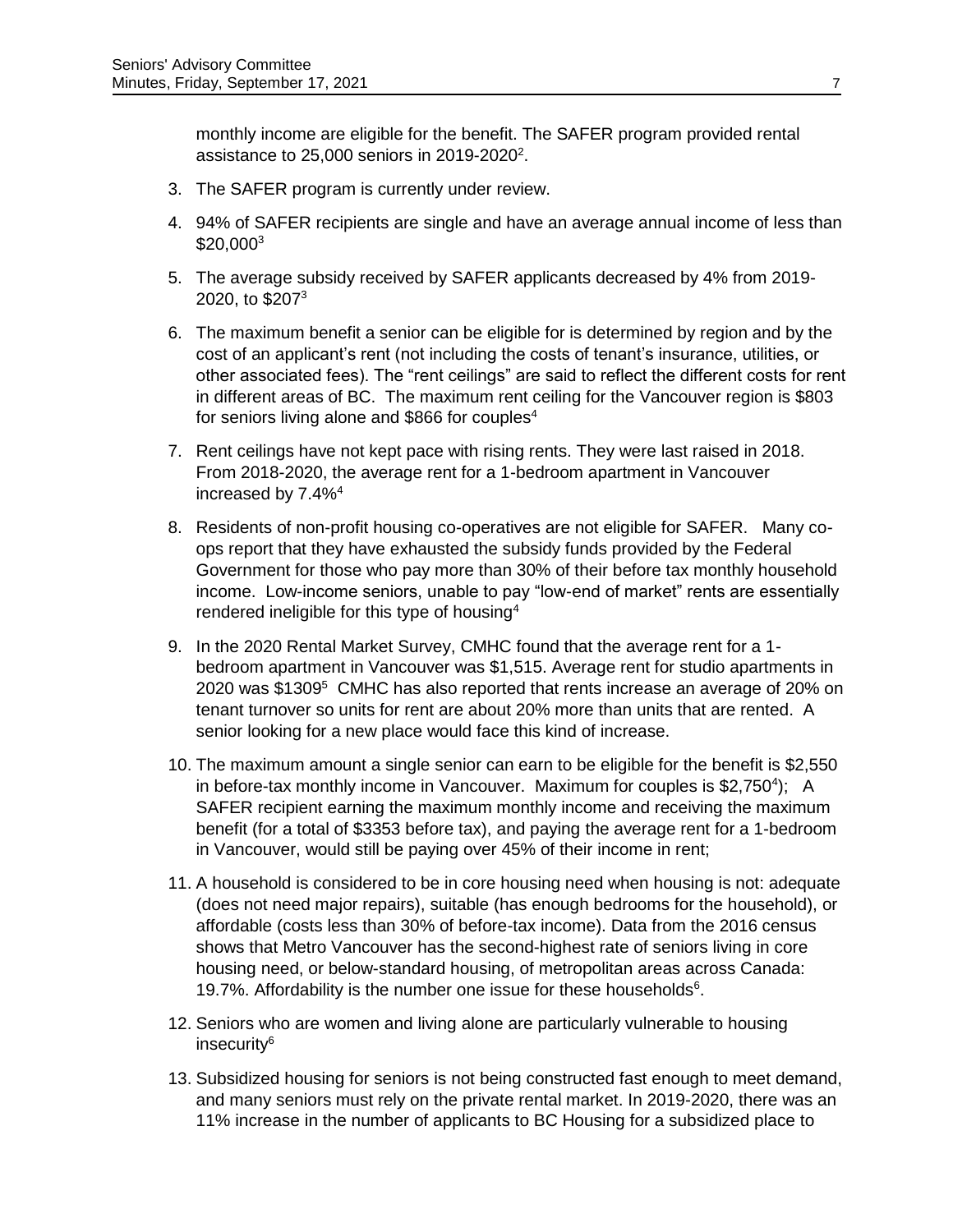live. The median wait time for these applicants as of March 2020 was 1.7 years, an increase of 13% over the March 2019<sup>7</sup>

- 14. The 2020 Homeless Count found that seniors (aged 55+) are the fastest growing demographic of homeless people, and make up one quarter of all homeless people in Metro Vancouver<sup>8</sup>
- 15. For those seniors spending 50-99% of their incomes on rent in 2016, "The risk of homelessness exists for over 15,000 households ... This number has increased by 49% over ten years, from 10,385 senior households in 2006."<sup>9</sup>

Supporting Documentation

- 1. [https://www.sparc.bc.ca/wp-content/uploads/2020/11/BC-Seniors-Poverty-Report-](https://www.sparc.bc.ca/wp-content/uploads/2020/11/BC-Seniors-Poverty-Report-Card.pdf)[Card.pdf](https://www.sparc.bc.ca/wp-content/uploads/2020/11/BC-Seniors-Poverty-Report-Card.pdf)
- 2. <https://www.bchousing.org/housing-assistance/rental-assistance/SAFER>
- 3. [https://vancouversun.com/health/seniors/its-heart-breaking-more-and-more-b-c](https://vancouversun.com/health/seniors/its-heart-breaking-more-and-more-b-c-seniors-asking-for-help-with-depression-homelessness)[seniors-asking-for-help-with-depression-homelessness](https://vancouversun.com/health/seniors/its-heart-breaking-more-and-more-b-c-seniors-asking-for-help-with-depression-homelessness)
- 4. <https://www.bchousing.org/publications/Shelter-Aid-For-Elderly-Renters-Brochure.pdf>
- 5. <https://www03.cmhc-schl.gc.ca/hmip-pimh/#Profile/59/2/British%20Columbia>
- 6. [https://www.canada.ca/en/employment-social](https://www.canada.ca/en/employment-social-development/corporate/seniors/forum/report-seniors-housing-needs.html)[development/corporate/seniors/forum/report-seniors-housing-needs.html](https://www.canada.ca/en/employment-social-development/corporate/seniors/forum/report-seniors-housing-needs.html) (Table 3a/4)
- 7. [https://www.seniorsadvocatebc.ca/app/uploads/sites/4/2020/12/MonitoringReport202](https://www.seniorsadvocatebc.ca/app/uploads/sites/4/2020/12/MonitoringReport2020.pdf) [0.pdf](https://www.seniorsadvocatebc.ca/app/uploads/sites/4/2020/12/MonitoringReport2020.pdf) (p.ii)
- 8. [https://vancouversun.com/news/homeless-count-numbers-collected-pre-isolation](https://vancouversun.com/news/homeless-count-numbers-collected-pre-isolation-dont-paint-the-real-picture)[dont-paint-the-real-picture](https://vancouversun.com/news/homeless-count-numbers-collected-pre-isolation-dont-paint-the-real-picture)
- 9. [http://www.metrovancouver.org/services/regional](http://www.metrovancouver.org/services/regional-planning/PlanningPublications/MV_Housing_Data_Book.pdf)[planning/PlanningPublications/MV\\_Housing\\_Data\\_Book.pdf](http://www.metrovancouver.org/services/regional-planning/PlanningPublications/MV_Housing_Data_Book.pdf)

THEREFORE BE IT RESOLVED THAT the Seniors' Advisory Committee strongly recommends Council direct the Mayor to call on the Province to revise the SAFER program so that the maximum rent ceilings for SAFER are raised to the CMHC average rents for Vancouver; and

FURTHER THAT the Seniors' Advisory Committee strongly recommends Council direct the Mayor to call on the province to extend the SAFER program so seniors who are members in housing co-ops are eligible to apply.

CARRIED UNANIMOUSLY

MOVED by Jacqueline Weiler SECONDED by Susan Scott Gabe

> WHEREAS, The United Nations has declared October 1, 2021 to be the International Day of Older Persons

AND In British Columbia alone, the number of seniors and elders are expected to increase by 63% between 2021 and 2041.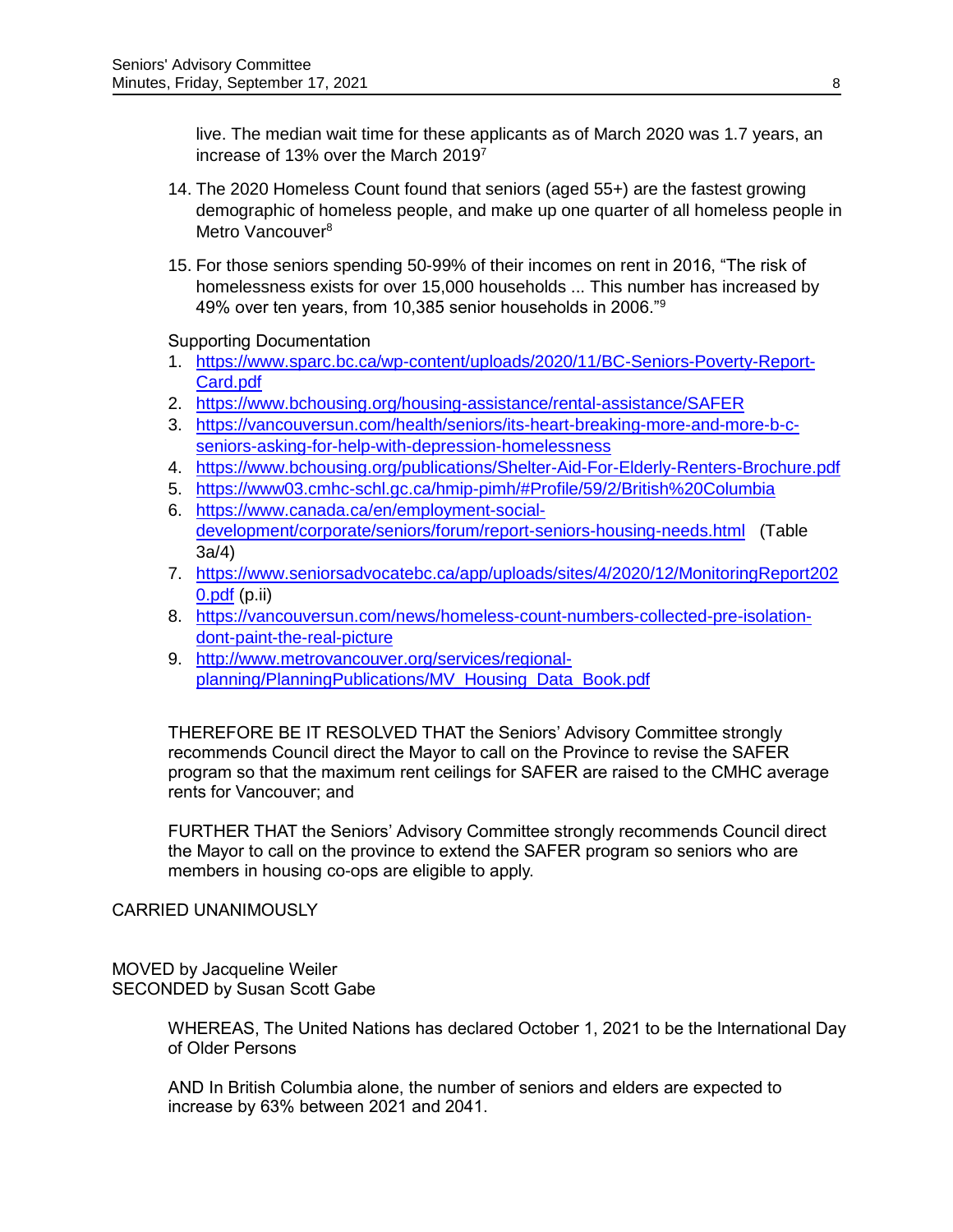AND The COVID-19 pandemic and recent climate emergency has highlighted the seriousness and urgency to address existing gaps in policies, systems, housing, community services and programs that have had devastating impacts on many people living in the city, but In particular, their impact on older people.

THEREFORE BE IT RESOLVED THAT the Seniors' Advisory Committee recommends the Mayor and Council declare through a proclamation October 1, 2021 to be the International Day of Older Persons and Elders in the City of Vancouver

### CARRIED UNANIMOUSLY

#### MOVED by Linda Johnston SECONDED by Donna Clarke

WHEREAS, The Vancouver Plan Update and Quick Start Actions is proposing fast tracking a number of initiatives specifically recommending the following actions:

- A. THAT Council endorse the updated scope of work and engagement strategy forthe remainder of the Vancouver Plan process.
- B. THAT, as Vancouver Plan Quick Start Actions, Council direct staff to report back with proposed by-law amendments for consideration of referral to public hearingin Q4 of 2021, the following:
	- Streamlining Rental Initiative as set out in Appendix B; and
	- Downtown Eastside Policy Updates to Increase Social Housing Initiative asset out in Appendix C.
- C. THAT, as an immediate Vancouver Plan Quick Start Action, Council approve amendments to the Moderate Income Rental Housing Pilot Program (MIRHPP),as set out in Appendices D and E, that will:
	- Update the affordability requirements;
	- Exclude eligibility in certain zones; and
	- Extend the opportunity for staff to consider new proposals until January 31,2022, to enable up to 20 total rezoning applications.

Speaking point highlights:

- The currently the updated scope of work and engagement does not include a strong social development lens considering social connection, social capital and social equity.
- That a very high priority of respondents to the City engagement process was the importance of security tenure which is not adequately addressed in MIRHPP and other social housing developments
- That the City should direct staff to evaluate the current social outcomes of current programs, and to work with Advisory Committees and people living in "social housing" communities to consider what metrics may help to uncover the strengths and weaknesses of current programs and potential opportunities to increase social connection, appropriate voice in one's living environment, neighbourhood cohesion, and civic participation. We believe this evaluation work should occur before quick starts are approved.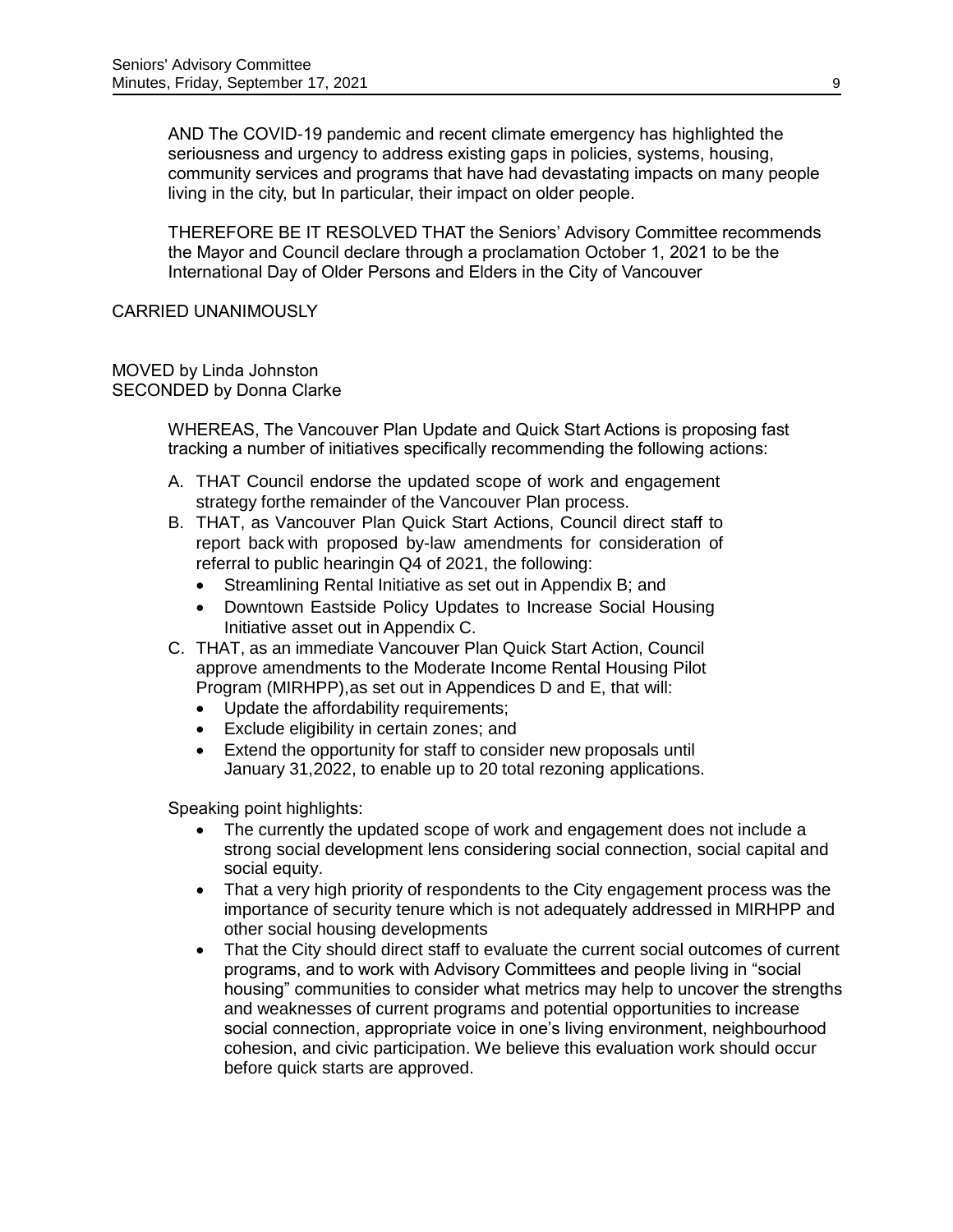THEREFORE BE IT RESOLVED THAT Co-Chair Marc White or alternate be authorized to speak to Council responding to the July 21, 2021 City Staff Report: The Vancouver Plan Update and Quick Start Actions

CARRIED UNANIMOUSLY

### **5. Subcommittee Quick Updates**

Conrad Guelke suggested finding a more secure location for files than Google Drive, citing privacy and accessibility as factors. The infrastructure group is working on climate change and emergency preparedness issues with a seniors focus.

Dale Lutes noted the Accessibility Task Force will meet in 2 weeks.

MOVED by Linda Johnston SECONDED by Varouj Gumuchian

> THAT Dale Lutes and Andrea Sara be named to the Accessibility Task Force with Sana Aziz being named an alternate.

CARRIED UNANIMOUSLY

# **6. City Staff Liaison Updates**

Karen Liebel circulated the library update.

Winston Chou reported contacting Mark McLellan, Manager, Property Use regarding the elevator matter. Following Council's motion, a consultant was brought in to examine accessibility issues.

#### **7. New Business**

MOVED by Linda Johnston SECONDED by Jacqueline Weiler

> WHEREAS The City of Vancouver under the Vancouver City Charter is unable to allow Advisory Committees to utilize a hybrid model to conduct its official business at a regular clerked meeting once the Province of British Columbia rescinds the Public Health order.

> AND The Seniors' Advisory Committee has members at the highest risk for serious outcomes including death as a result of potential exposure of COVID due to the age of its members.

> AND The City of Vancouver is unable to restrict participation of City Staff or Staff Liaisons who may not be vaccinated at SAC meetings.